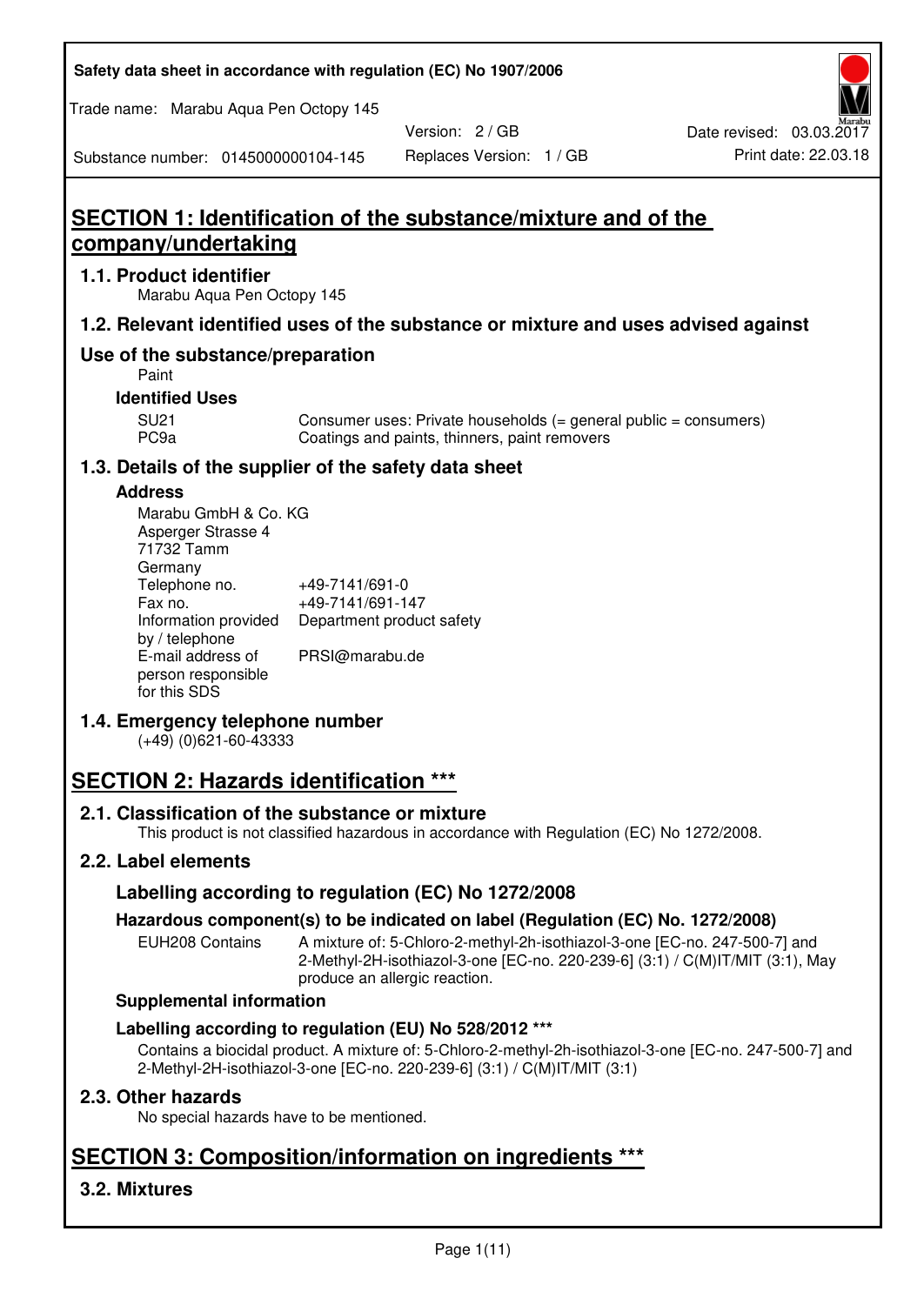| Safety data sheet in accordance with regulation (EC) No 1907/2006                                                                                                 |                                                                                                                         |                              |                                                      |                                                                  |      |                                                  |
|-------------------------------------------------------------------------------------------------------------------------------------------------------------------|-------------------------------------------------------------------------------------------------------------------------|------------------------------|------------------------------------------------------|------------------------------------------------------------------|------|--------------------------------------------------|
| Trade name: Marabu Aqua Pen Octopy 145                                                                                                                            |                                                                                                                         |                              |                                                      |                                                                  |      |                                                  |
| Substance number: 0145000000104-145                                                                                                                               |                                                                                                                         | Version: 2 / GB              |                                                      | Replaces Version: 1 / GB                                         |      | Date revised: 03.03.2017<br>Print date: 22.03.18 |
| <b>Chemical characterization</b>                                                                                                                                  |                                                                                                                         |                              |                                                      |                                                                  |      |                                                  |
| Paint based on water                                                                                                                                              |                                                                                                                         |                              |                                                      |                                                                  |      |                                                  |
| <b>Hazardous ingredients</b>                                                                                                                                      |                                                                                                                         |                              |                                                      |                                                                  |      |                                                  |
| <b>Ethanediol</b><br>CAS No.<br>EINECS no.<br>Registration no.<br>Concentration                                                                                   | $107 - 21 - 1$<br>203-473-3<br>01-2119456816-28<br>$>=$                                                                 | 1                            | $\overline{\phantom{0}}$                             | 10                                                               | $\%$ |                                                  |
| Classification (Regulation (EC) No. 1272/2008)                                                                                                                    | Acute Tox. 4<br>STOT RE 2                                                                                               |                              | H302<br>H373                                         |                                                                  |      |                                                  |
| <b>Bronopol (INN)</b><br>CAS No.<br>EINECS no.<br>Concentration                                                                                                   | $52 - 51 - 7$<br>200-143-0<br>$>=$                                                                                      | 0,01                         | $\lt$ $\lt$                                          | 0,1                                                              | $\%$ |                                                  |
| Classification (Regulation (EC) No. 1272/2008)                                                                                                                    |                                                                                                                         |                              |                                                      |                                                                  |      |                                                  |
|                                                                                                                                                                   | Eye Dam. 1<br>Skin Irrit. 2<br>STOT SE 3<br>Acute Tox. 4<br>Acute Tox. 4<br>Aquatic Acute 1<br><b>Aquatic Chronic 1</b> |                              | H318<br>H315<br>H335<br>H302<br>H312<br>H400<br>H410 |                                                                  |      |                                                  |
| Concentration limits (Regulation (EC) No. 1272/2008)                                                                                                              | Aquatic Acute 1<br>Aquatic Chronic H410                                                                                 | H400                         | $M = 10$<br>$M = 1$                                  |                                                                  |      |                                                  |
| A mixture of: 5-Chloro-2-methyl-2h-isothiazol-3-one [EC-no. 247-500-7] and<br>2-Methyl-2H-isothiazol-3-one [EC-no. 220-239-6] (3:1) / C(M)IT/MIT (3:1)<br>CAS No. | 55965-84-9                                                                                                              |                              |                                                      |                                                                  |      |                                                  |
| Concentration                                                                                                                                                     |                                                                                                                         |                              | $\,<\,$                                              | 0,0015                                                           | $\%$ |                                                  |
| Classification (Regulation (EC) No. 1272/2008)                                                                                                                    | Acute Tox. 3<br>Aquatic Chronic 1<br>Aquatic Acute 1<br>Skin Sens. 1<br>Skin Corr. 1B<br>Acute Tox. 3<br>Acute Tox. 3   |                              | H331<br>H410<br>H400<br>H317<br>H314<br>H311<br>H301 |                                                                  |      |                                                  |
| Concentration limits (Regulation (EC) No. 1272/2008)                                                                                                              |                                                                                                                         |                              |                                                      |                                                                  |      |                                                  |
|                                                                                                                                                                   | Skin Corr. 1B<br>Eye Irrit. 2<br>Skin Irrit. 2<br>Skin Sens. 1                                                          | H314<br>H319<br>H315<br>H317 | $>= 0,6$                                             | $\epsilon = 0.06 < 0.6$<br>$\epsilon = 0.06 < 0.6$<br>$= 0,0015$ |      |                                                  |
| <b>Further ingredients ***</b>                                                                                                                                    |                                                                                                                         |                              |                                                      |                                                                  |      |                                                  |
| Glycerol<br>CAS No.<br>EINECS no.<br>Concentration                                                                                                                | $56 - 81 - 5$<br>200-289-5<br>$>=$                                                                                      | 10 <sup>°</sup>              | $\,<\,$                                              | 25                                                               | $\%$ | $[3]$                                            |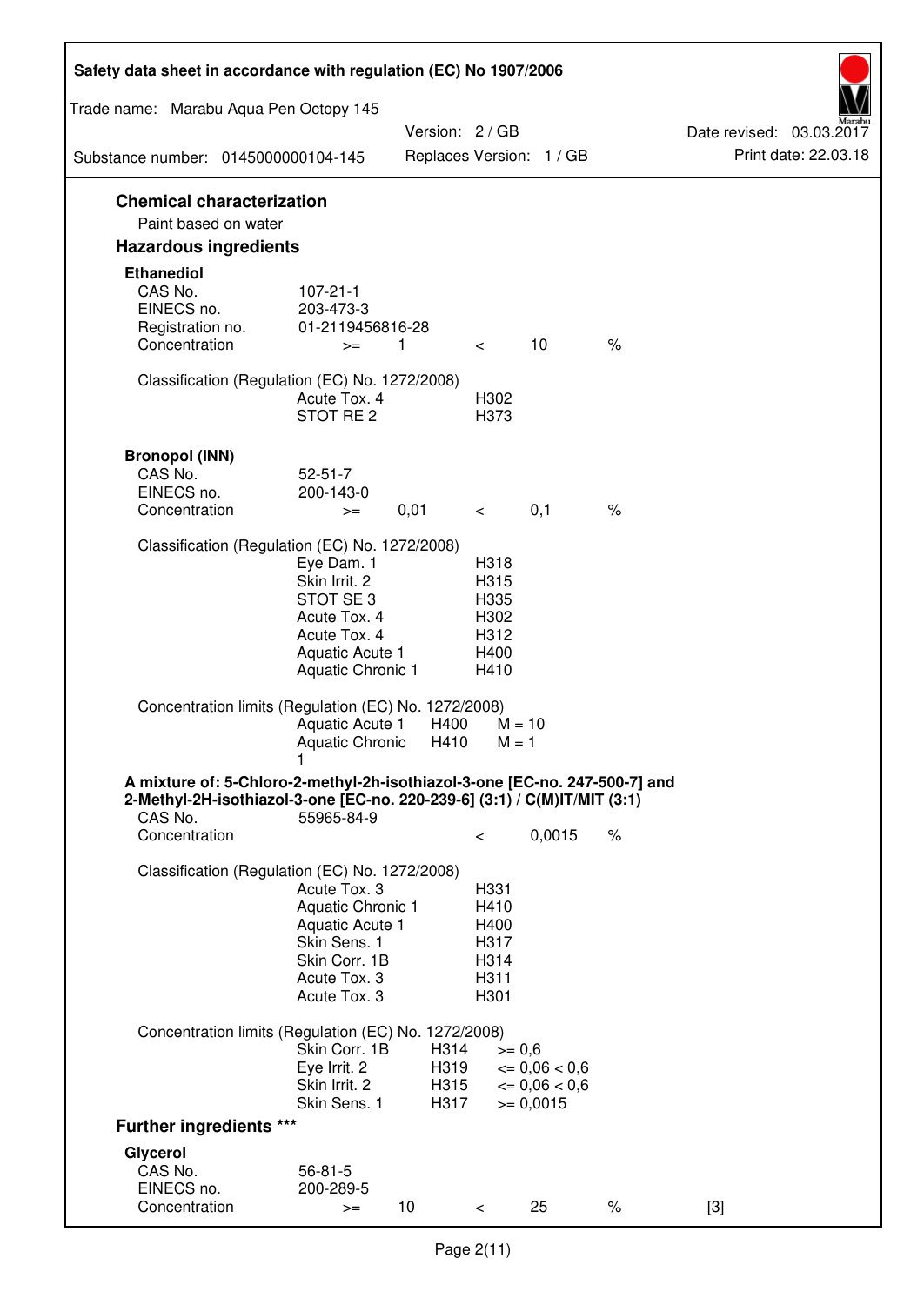| Safety data sheet in accordance with regulation (EC) No 1907/2006                                                                                                                  |                          |                          |
|------------------------------------------------------------------------------------------------------------------------------------------------------------------------------------|--------------------------|--------------------------|
| Trade name: Marabu Aqua Pen Octopy 145                                                                                                                                             | Version: 2/GB            | Date revised: 03.03.2017 |
| Substance number: 0145000000104-145                                                                                                                                                | Replaces Version: 1 / GB | Print date: 22.03.18     |
|                                                                                                                                                                                    |                          |                          |
|                                                                                                                                                                                    |                          |                          |
| $\star$                                                                                                                                                                            |                          |                          |
| [3] Substance with occupational exposure limits                                                                                                                                    |                          |                          |
| <b>SECTION 4: First aid measures</b>                                                                                                                                               |                          |                          |
| 4.1. Description of first aid measures                                                                                                                                             |                          |                          |
| After skin contact                                                                                                                                                                 |                          |                          |
| Wash with plenty of water and soap. Do NOT use solvents or thinners.<br>After eye contact                                                                                          |                          |                          |
| Separate eyelids, wash the eyes thoroughly with water (15 min.). In case of irritation consult an oculist.                                                                         |                          |                          |
| <b>After ingestion</b>                                                                                                                                                             |                          |                          |
| Rinse mouth thoroughly with water. If larger amounts are swallowed or in the event of symptoms take<br>medical treatment.                                                          |                          |                          |
| 4.2. Most important symptoms and effects, both acute and delayed<br>Until now no symptoms known so far.                                                                            |                          |                          |
| 4.3. Indication of any immediate medical attention and special treatment needed                                                                                                    |                          |                          |
| Hints for the physician / treatment<br>Treat symptomatically                                                                                                                       |                          |                          |
| <b>SECTION 5: Firefighting measures</b>                                                                                                                                            |                          |                          |
| 5.1. Extinguishing media                                                                                                                                                           |                          |                          |
| Suitable extinguishing media<br>Carbon dioxide, Foam, Sand, Water                                                                                                                  |                          |                          |
| 5.2. Special hazards arising from the substance or mixture<br>In the event of fire the following can be released: Carbon monoxide (CO); Carbon dioxide (CO2); dense<br>black smoke |                          |                          |
| 5.3. Advice for firefighters                                                                                                                                                       |                          |                          |
| <b>Other information</b><br>Collect contaminated fire-fighting water separately, must not be discharged into the drains.                                                           |                          |                          |
|                                                                                                                                                                                    |                          |                          |
| <b>SECTION 6: Accidental release measures</b>                                                                                                                                      |                          |                          |
| 6.1. Personal precautions, protective equipment and emergency procedures<br>No particular measures required.                                                                       |                          |                          |
| 6.2. Environmental precautions<br>No particular measures required.                                                                                                                 |                          |                          |
|                                                                                                                                                                                    |                          |                          |

**6.3. Methods and material for containment and cleaning up**  Clean preferably with a detergent - avoid use of solvents.

## **6.4. Reference to other sections**

Information regarding Safe handling, see Section 7. Information regarding personal protective measures, see Section 8. Information regarding waste disposal, see Section 13.

# **SECTION 7: Handling and storage**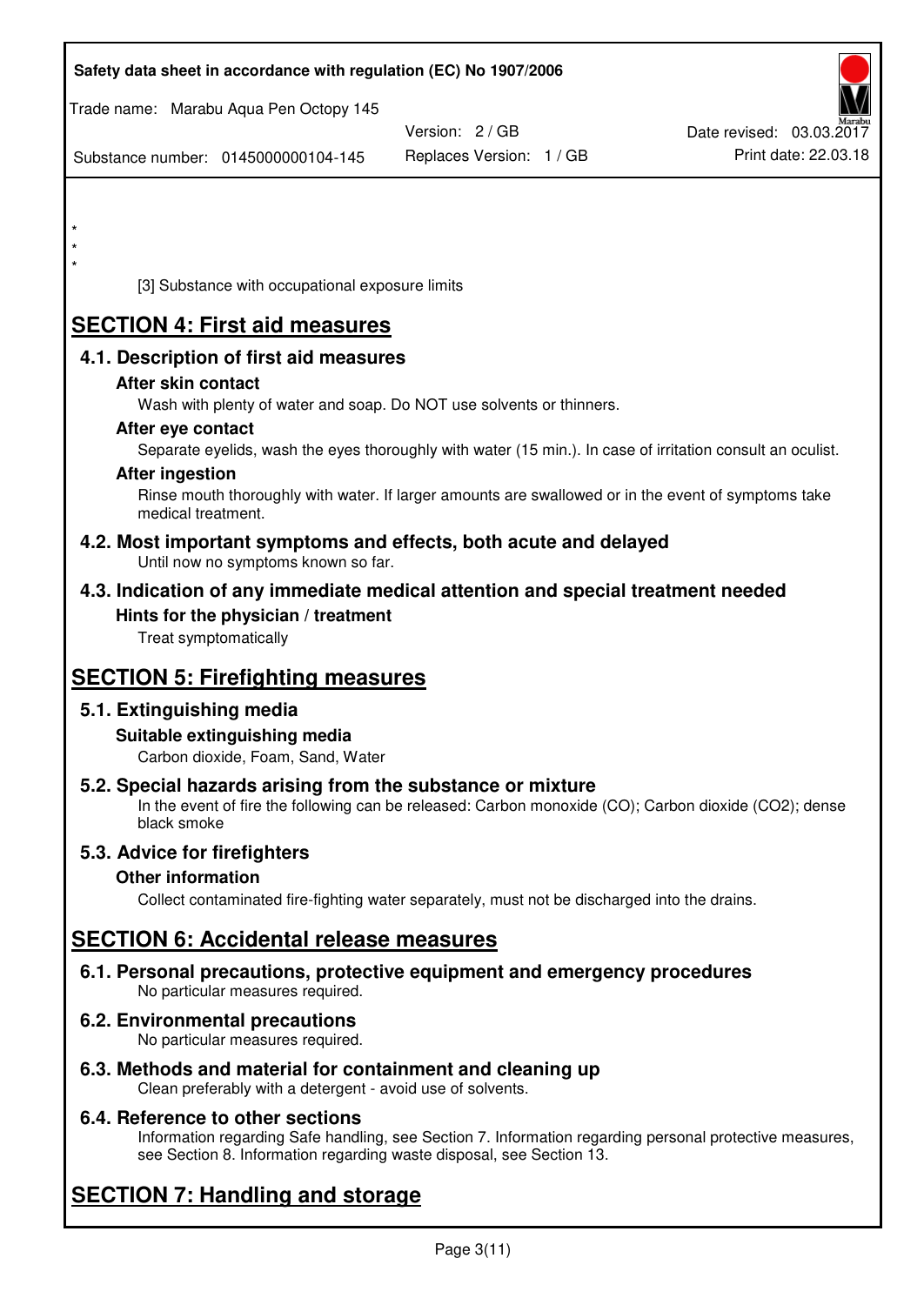| Safety data sheet in accordance with regulation (EC) No 1907/2006                                                                                                                               |                                                                                                                                                                                          |                                                  |  |
|-------------------------------------------------------------------------------------------------------------------------------------------------------------------------------------------------|------------------------------------------------------------------------------------------------------------------------------------------------------------------------------------------|--------------------------------------------------|--|
| Trade name: Marabu Aqua Pen Octopy 145                                                                                                                                                          |                                                                                                                                                                                          |                                                  |  |
| Substance number: 0145000000104-145                                                                                                                                                             | Version: 2/GB<br>Replaces Version: 1 / GB                                                                                                                                                | Date revised: 03.03.2017<br>Print date: 22.03.18 |  |
| 7.1. Precautions for safe handling<br><b>Advice on safe handling</b><br>Advice on protection against fire and explosion<br>No special measures required.<br>T <sub>2</sub><br>Temperature class | Avoid skin and eye contact. Smoking, eating and drinking shall be prohibited in application area.<br>Classification of fires / temperature class / Ignition group / Dust explosion class |                                                  |  |
| 7.2. Conditions for safe storage, including any incompatibilities<br>Requirements for storage rooms and vessels<br>Store in frostfree conditions.                                               |                                                                                                                                                                                          |                                                  |  |
| Storage class according to TRGS 510<br>Storage class according to<br><b>TRGS 510</b>                                                                                                            | 12<br>Non-combustible liquids                                                                                                                                                            |                                                  |  |
| 7.3. Specific end use(s)<br>Paint                                                                                                                                                               |                                                                                                                                                                                          |                                                  |  |
| <b>SECTION 8: Exposure controls/personal protection</b>                                                                                                                                         |                                                                                                                                                                                          |                                                  |  |
| 8.1. Control parameters                                                                                                                                                                         |                                                                                                                                                                                          |                                                  |  |
| <b>Exposure limit values</b>                                                                                                                                                                    |                                                                                                                                                                                          |                                                  |  |
| <b>Ethanediol</b>                                                                                                                                                                               |                                                                                                                                                                                          |                                                  |  |
| List<br><b>Type</b>                                                                                                                                                                             | EH40<br><b>WEL</b>                                                                                                                                                                       |                                                  |  |
| Value<br>Skin resorption / sensibilisation: Sk;                                                                                                                                                 | 10<br>mg/m <sup>3</sup><br><b>Status: 2011</b>                                                                                                                                           |                                                  |  |
| Glycerol                                                                                                                                                                                        |                                                                                                                                                                                          |                                                  |  |
| List                                                                                                                                                                                            | EH40                                                                                                                                                                                     |                                                  |  |
| <b>Type</b><br>Value                                                                                                                                                                            | <b>WEL</b><br>10<br>mg/m <sup>3</sup>                                                                                                                                                    |                                                  |  |
| <b>Status: 2011</b>                                                                                                                                                                             |                                                                                                                                                                                          |                                                  |  |
| <b>Other information</b>                                                                                                                                                                        |                                                                                                                                                                                          |                                                  |  |
| There are not known any further control parameters.                                                                                                                                             |                                                                                                                                                                                          |                                                  |  |
| Derived No/Minimal Effect Levels (DNEL/DMEL)                                                                                                                                                    |                                                                                                                                                                                          |                                                  |  |
| <b>Ethanediol</b>                                                                                                                                                                               |                                                                                                                                                                                          |                                                  |  |
| Type of value                                                                                                                                                                                   | Derived No Effect Level (DNEL)                                                                                                                                                           |                                                  |  |
| Reference group<br>Duration of exposure                                                                                                                                                         | Worker<br>Long term                                                                                                                                                                      |                                                  |  |
| Route of exposure                                                                                                                                                                               | inhalative                                                                                                                                                                               |                                                  |  |
| Mode of action                                                                                                                                                                                  | Local effects                                                                                                                                                                            |                                                  |  |
| Concentration                                                                                                                                                                                   | 35                                                                                                                                                                                       | mg/m <sup>3</sup>                                |  |
| Type of value                                                                                                                                                                                   | Derived No Effect Level (DNEL)                                                                                                                                                           |                                                  |  |
| Reference group                                                                                                                                                                                 | Worker                                                                                                                                                                                   |                                                  |  |
| Duration of exposure                                                                                                                                                                            | Long term                                                                                                                                                                                |                                                  |  |
| Route of exposure<br>Mode of action                                                                                                                                                             | dermal<br>Systemic effects                                                                                                                                                               |                                                  |  |
| Concentration                                                                                                                                                                                   | 106                                                                                                                                                                                      | mg/kg                                            |  |
| Type of value<br>Reference group                                                                                                                                                                | Derived No Effect Level (DNEL)<br>Consumer                                                                                                                                               |                                                  |  |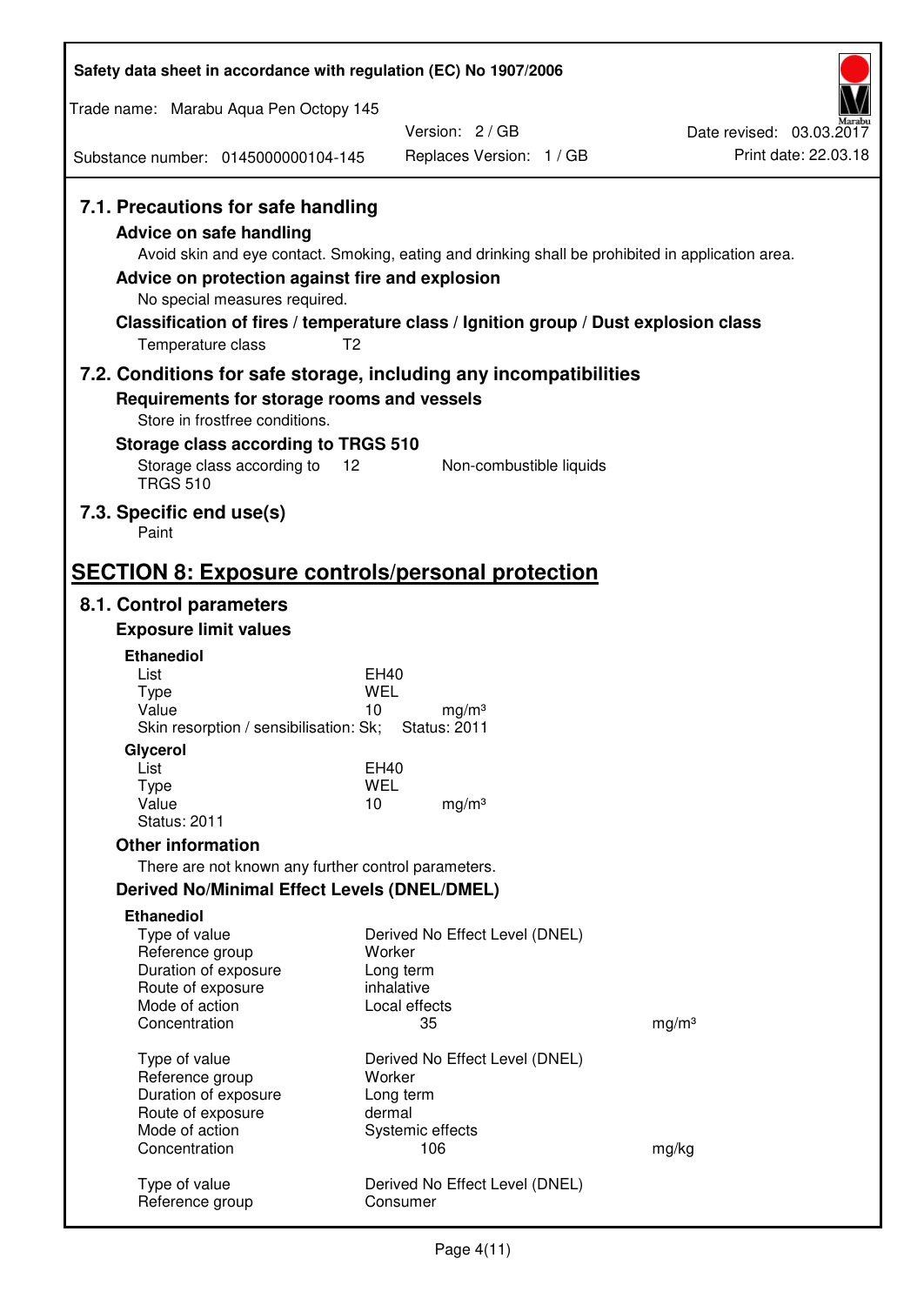| Safety data sheet in accordance with regulation (EC) No 1907/2006 |                                                                                                       |                          |  |  |
|-------------------------------------------------------------------|-------------------------------------------------------------------------------------------------------|--------------------------|--|--|
| Trade name: Marabu Aqua Pen Octopy 145                            | Version: 2 / GB                                                                                       | Date revised: 03.03.2017 |  |  |
| Substance number: 0145000000104-145                               | Replaces Version: 1 / GB                                                                              | Print date: 22.03.18     |  |  |
| Duration of exposure                                              | Long term                                                                                             |                          |  |  |
| Route of exposure<br>Mode of action                               | inhalative<br>Local effects                                                                           |                          |  |  |
| Concentration                                                     | 7                                                                                                     | mg/m <sup>3</sup>        |  |  |
|                                                                   |                                                                                                       |                          |  |  |
| Type of value                                                     | Derived No Effect Level (DNEL)                                                                        |                          |  |  |
| Reference group                                                   | Consumer                                                                                              |                          |  |  |
| Duration of exposure<br>Route of exposure                         | Long term<br>dermal                                                                                   |                          |  |  |
| Mode of action                                                    | Systemic effects                                                                                      |                          |  |  |
| Concentration                                                     | 53                                                                                                    | mg/kg                    |  |  |
|                                                                   |                                                                                                       |                          |  |  |
| <b>Predicted No Effect Concentration (PNEC)</b>                   |                                                                                                       |                          |  |  |
| <b>Ethanediol</b>                                                 |                                                                                                       |                          |  |  |
| Type of value<br><b>Type</b>                                      | <b>PNEC</b><br>Freshwater                                                                             |                          |  |  |
| Concentration                                                     | 10                                                                                                    | mg/l                     |  |  |
|                                                                   |                                                                                                       |                          |  |  |
| Type of value                                                     | <b>PNEC</b>                                                                                           |                          |  |  |
| <b>Type</b><br>Concentration                                      | Saltwater<br>1                                                                                        |                          |  |  |
|                                                                   |                                                                                                       | mg/l                     |  |  |
| Type of value                                                     | <b>PNEC</b>                                                                                           |                          |  |  |
| <b>Type</b>                                                       | Water (intermittent release)                                                                          |                          |  |  |
| Concentration                                                     | 10                                                                                                    | mg/l                     |  |  |
| Type of value                                                     | <b>PNEC</b>                                                                                           |                          |  |  |
| <b>Type</b>                                                       | Sewage treatment plant (STP)                                                                          |                          |  |  |
| Concentration                                                     | 199,5                                                                                                 | mg/l                     |  |  |
| Type of value                                                     | <b>PNEC</b>                                                                                           |                          |  |  |
| Type                                                              | Freshwater sediment                                                                                   |                          |  |  |
| Concentration                                                     | 37                                                                                                    | mg/kg                    |  |  |
| Type of value                                                     | <b>PNEC</b>                                                                                           |                          |  |  |
| <b>Type</b>                                                       | Marine sediment                                                                                       |                          |  |  |
| Concentration                                                     | 3,7                                                                                                   | mg/kg                    |  |  |
| Type of value                                                     | <b>PNEC</b>                                                                                           |                          |  |  |
| <b>Type</b>                                                       | Soil                                                                                                  |                          |  |  |
| Concentration                                                     | 1,53                                                                                                  | mg/kg                    |  |  |
|                                                                   |                                                                                                       |                          |  |  |
| 8.2. Exposure controls                                            |                                                                                                       |                          |  |  |
| <b>Exposure controls</b>                                          |                                                                                                       |                          |  |  |
| Provide adequate ventilation.                                     |                                                                                                       |                          |  |  |
| <b>Respiratory protection</b><br>Not necessary.                   |                                                                                                       |                          |  |  |
| <b>Hand protection</b>                                            |                                                                                                       |                          |  |  |
| Not necessary.                                                    |                                                                                                       |                          |  |  |
| In case of intensive contact wear protective gloves.              |                                                                                                       |                          |  |  |
| individual or combination of chemicals.                           | There is no one glove material or combination of materials that will give unlimited resistance to any |                          |  |  |
|                                                                   | For prolonged or repeated handling nitrile rubber gloves with textile undergloves are required.       |                          |  |  |
| Material thickness<br>>                                           | 0,5<br>mm                                                                                             |                          |  |  |
| Breakthrough time<br><                                            | 30<br>min                                                                                             |                          |  |  |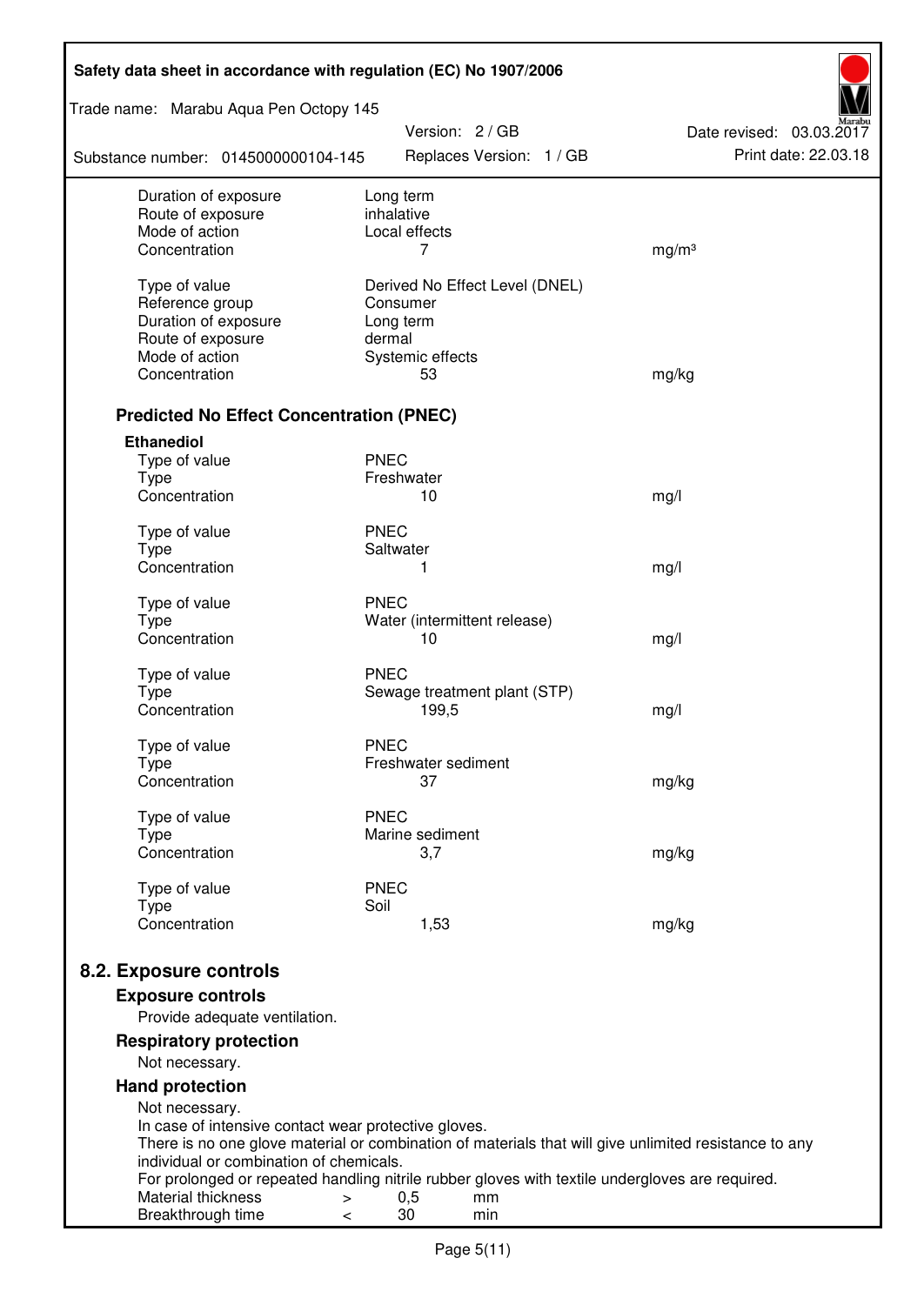| Safety data sheet in accordance with regulation (EC) No 1907/2006                                                                                                                                                                                                                                                                                            |                       |                                 |                                                                                                                                                                                                                                                                                                                    |  |
|--------------------------------------------------------------------------------------------------------------------------------------------------------------------------------------------------------------------------------------------------------------------------------------------------------------------------------------------------------------|-----------------------|---------------------------------|--------------------------------------------------------------------------------------------------------------------------------------------------------------------------------------------------------------------------------------------------------------------------------------------------------------------|--|
| Trade name: Marabu Aqua Pen Octopy 145                                                                                                                                                                                                                                                                                                                       |                       |                                 |                                                                                                                                                                                                                                                                                                                    |  |
|                                                                                                                                                                                                                                                                                                                                                              |                       | Version: 2/GB                   | Date revised: 03.03.2017                                                                                                                                                                                                                                                                                           |  |
| Substance number: 0145000000104-145                                                                                                                                                                                                                                                                                                                          |                       | Replaces Version: 1 / GB        | Print date: 22.03.18                                                                                                                                                                                                                                                                                               |  |
| The breakthrough time must be greater than the end use time of the product.<br>replacement must be followed.<br>Gloves should be replaced regularly and if there is any sign of damage to the glove material.<br>Always ensure that gloves are free from defects and that they are stored and used correctly.<br>maintenance.<br>once exposure has occurred. |                       |                                 | The instructions and information provided by the glove manufacturer on use, storage, maintenance and<br>The performance or effectiveness of the glove may be reduced by physical/ chemical damage and poor<br>Barrier creams may help to protect the exposed areas of the skin, they should however not be applied |  |
| Eye protection                                                                                                                                                                                                                                                                                                                                               |                       |                                 |                                                                                                                                                                                                                                                                                                                    |  |
| Not necessary.                                                                                                                                                                                                                                                                                                                                               |                       |                                 |                                                                                                                                                                                                                                                                                                                    |  |
| <b>Body protection</b>                                                                                                                                                                                                                                                                                                                                       |                       |                                 |                                                                                                                                                                                                                                                                                                                    |  |
| Not applicable.                                                                                                                                                                                                                                                                                                                                              |                       |                                 |                                                                                                                                                                                                                                                                                                                    |  |
|                                                                                                                                                                                                                                                                                                                                                              |                       |                                 |                                                                                                                                                                                                                                                                                                                    |  |
| <b>SECTION 9: Physical and chemical properties</b>                                                                                                                                                                                                                                                                                                           |                       |                                 |                                                                                                                                                                                                                                                                                                                    |  |
| 9.1. Information on basic physical and chemical properties                                                                                                                                                                                                                                                                                                   |                       |                                 |                                                                                                                                                                                                                                                                                                                    |  |
| Form                                                                                                                                                                                                                                                                                                                                                         | liquid                |                                 |                                                                                                                                                                                                                                                                                                                    |  |
| <b>Colour</b><br><b>Odour</b>                                                                                                                                                                                                                                                                                                                                | coloured<br>odourless |                                 |                                                                                                                                                                                                                                                                                                                    |  |
|                                                                                                                                                                                                                                                                                                                                                              |                       |                                 |                                                                                                                                                                                                                                                                                                                    |  |
| <b>Odour threshold</b><br>Remarks                                                                                                                                                                                                                                                                                                                            | No data available     |                                 |                                                                                                                                                                                                                                                                                                                    |  |
|                                                                                                                                                                                                                                                                                                                                                              |                       |                                 |                                                                                                                                                                                                                                                                                                                    |  |
| <b>Melting point</b><br>Remarks                                                                                                                                                                                                                                                                                                                              |                       |                                 |                                                                                                                                                                                                                                                                                                                    |  |
|                                                                                                                                                                                                                                                                                                                                                              | not determined        |                                 |                                                                                                                                                                                                                                                                                                                    |  |
| <b>Freezing point</b>                                                                                                                                                                                                                                                                                                                                        |                       |                                 |                                                                                                                                                                                                                                                                                                                    |  |
| Remarks                                                                                                                                                                                                                                                                                                                                                      | not determined        |                                 |                                                                                                                                                                                                                                                                                                                    |  |
| Initial boiling point and boiling range                                                                                                                                                                                                                                                                                                                      |                       |                                 |                                                                                                                                                                                                                                                                                                                    |  |
| Value<br>Pressure                                                                                                                                                                                                                                                                                                                                            | appr. 100<br>1.013    | hPa                             | $\rm ^{\circ}C$                                                                                                                                                                                                                                                                                                    |  |
| Source                                                                                                                                                                                                                                                                                                                                                       | Literature value      |                                 |                                                                                                                                                                                                                                                                                                                    |  |
| <b>Flash point</b>                                                                                                                                                                                                                                                                                                                                           |                       |                                 |                                                                                                                                                                                                                                                                                                                    |  |
| Remarks                                                                                                                                                                                                                                                                                                                                                      | Not applicable        |                                 |                                                                                                                                                                                                                                                                                                                    |  |
| Evaporation rate (ether $= 1$ ) :                                                                                                                                                                                                                                                                                                                            |                       |                                 |                                                                                                                                                                                                                                                                                                                    |  |
| Remarks                                                                                                                                                                                                                                                                                                                                                      | not determined        |                                 |                                                                                                                                                                                                                                                                                                                    |  |
| Flammability (solid, gas)                                                                                                                                                                                                                                                                                                                                    |                       |                                 |                                                                                                                                                                                                                                                                                                                    |  |
| Not applicable                                                                                                                                                                                                                                                                                                                                               |                       |                                 |                                                                                                                                                                                                                                                                                                                    |  |
| Upper/lower flammability or explosive limits                                                                                                                                                                                                                                                                                                                 |                       |                                 |                                                                                                                                                                                                                                                                                                                    |  |
| Lower explosion limit                                                                                                                                                                                                                                                                                                                                        | 3,2<br>appr.          |                                 | $%$ (V)                                                                                                                                                                                                                                                                                                            |  |
| Upper explosion limit                                                                                                                                                                                                                                                                                                                                        | 53<br>appr.           |                                 | $%$ $(V)$                                                                                                                                                                                                                                                                                                          |  |
| Source                                                                                                                                                                                                                                                                                                                                                       | Literature value      |                                 |                                                                                                                                                                                                                                                                                                                    |  |
| Vapour pressure                                                                                                                                                                                                                                                                                                                                              |                       |                                 |                                                                                                                                                                                                                                                                                                                    |  |
| Value<br>Temperature                                                                                                                                                                                                                                                                                                                                         | 23<br>appr.<br>20     | °C                              | hPa                                                                                                                                                                                                                                                                                                                |  |
| Method                                                                                                                                                                                                                                                                                                                                                       |                       | Value taken from the literature |                                                                                                                                                                                                                                                                                                                    |  |
| <b>Vapour density</b>                                                                                                                                                                                                                                                                                                                                        |                       |                                 |                                                                                                                                                                                                                                                                                                                    |  |
| Remarks                                                                                                                                                                                                                                                                                                                                                      | not determined        |                                 |                                                                                                                                                                                                                                                                                                                    |  |
| <b>Density</b>                                                                                                                                                                                                                                                                                                                                               |                       |                                 |                                                                                                                                                                                                                                                                                                                    |  |
| Remarks                                                                                                                                                                                                                                                                                                                                                      | not determined        |                                 |                                                                                                                                                                                                                                                                                                                    |  |
| Solubility in water                                                                                                                                                                                                                                                                                                                                          |                       |                                 |                                                                                                                                                                                                                                                                                                                    |  |
| Remarks                                                                                                                                                                                                                                                                                                                                                      | miscible              |                                 |                                                                                                                                                                                                                                                                                                                    |  |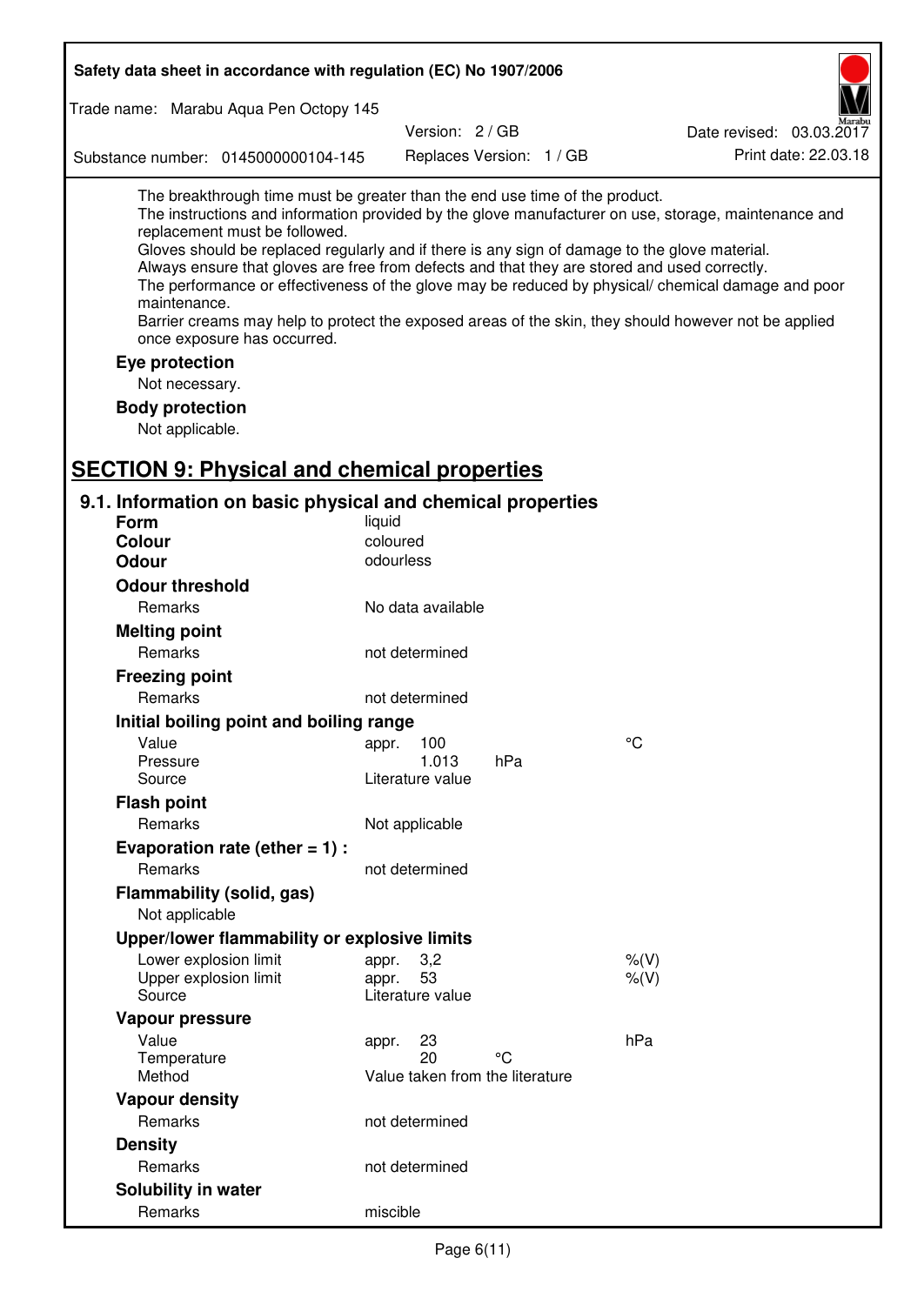| Safety data sheet in accordance with regulation (EC) No 1907/2006                    |                                                                   |    |                                                  |  |
|--------------------------------------------------------------------------------------|-------------------------------------------------------------------|----|--------------------------------------------------|--|
| Trade name: Marabu Aqua Pen Octopy 145                                               |                                                                   |    |                                                  |  |
| Substance number: 0145000000104-145                                                  | Version: 2 / GB<br>Replaces Version: 1 / GB                       |    | Date revised: 03.03.2017<br>Print date: 22.03.18 |  |
| Ignition temperature                                                                 |                                                                   |    |                                                  |  |
| Value<br>Source                                                                      | 410<br>appr.<br>Literature value                                  | °C |                                                  |  |
| <b>Viscosity</b>                                                                     |                                                                   |    |                                                  |  |
| Remarks                                                                              |                                                                   |    |                                                  |  |
| Remarks                                                                              | not determined                                                    |    |                                                  |  |
| 9.2. Other information                                                               |                                                                   |    |                                                  |  |
| <b>Other information</b><br>None known                                               |                                                                   |    |                                                  |  |
|                                                                                      |                                                                   |    |                                                  |  |
| <b>SECTION 10: Stability and reactivity</b>                                          |                                                                   |    |                                                  |  |
| 10.1. Reactivity<br>None                                                             |                                                                   |    |                                                  |  |
| 10.2. Chemical stability<br>No hazardous reactions known.                            |                                                                   |    |                                                  |  |
| 10.3. Possibility of hazardous reactions<br>No hazardous reactions known.            |                                                                   |    |                                                  |  |
| 10.4. Conditions to avoid<br>No hazardous reactions known.                           |                                                                   |    |                                                  |  |
| 10.5. Incompatible materials<br>None                                                 |                                                                   |    |                                                  |  |
| 10.6. Hazardous decomposition products<br>No hazardous decomposition products known. |                                                                   |    |                                                  |  |
| <b>SECTION 11: Toxicological information</b>                                         |                                                                   |    |                                                  |  |
| 11.1. Information on toxicological effects                                           |                                                                   |    |                                                  |  |
| <b>Acute oral toxicity</b>                                                           |                                                                   |    |                                                  |  |
| Remarks                                                                              | Based on available data, the classification criteria are not met. |    |                                                  |  |
| <b>Acute dermal toxicity</b><br>Remarks                                              | Based on available data, the classification criteria are not met. |    |                                                  |  |
| <b>Acute inhalational toxicity</b>                                                   |                                                                   |    |                                                  |  |
| Remarks                                                                              | Based on available data, the classification criteria are not met. |    |                                                  |  |
| <b>Skin corrosion/irritation</b>                                                     |                                                                   |    |                                                  |  |
| Remarks                                                                              | Based on available data, the classification criteria are not met. |    |                                                  |  |
| Serious eye damage/irritation                                                        |                                                                   |    |                                                  |  |
| Remarks                                                                              | Based on available data, the classification criteria are not met. |    |                                                  |  |
| <b>Sensitization</b><br>Remarks                                                      |                                                                   |    |                                                  |  |
| <b>Mutagenicity</b>                                                                  | Based on available data, the classification criteria are not met. |    |                                                  |  |
| Remarks                                                                              | Based on available data, the classification criteria are not met. |    |                                                  |  |
| <b>Reproductive toxicity</b>                                                         |                                                                   |    |                                                  |  |
| Remarks                                                                              | Based on available data, the classification criteria are not met. |    |                                                  |  |
| Carcinogenicity                                                                      |                                                                   |    |                                                  |  |
| Remarks                                                                              | Based on available data, the classification criteria are not met. |    |                                                  |  |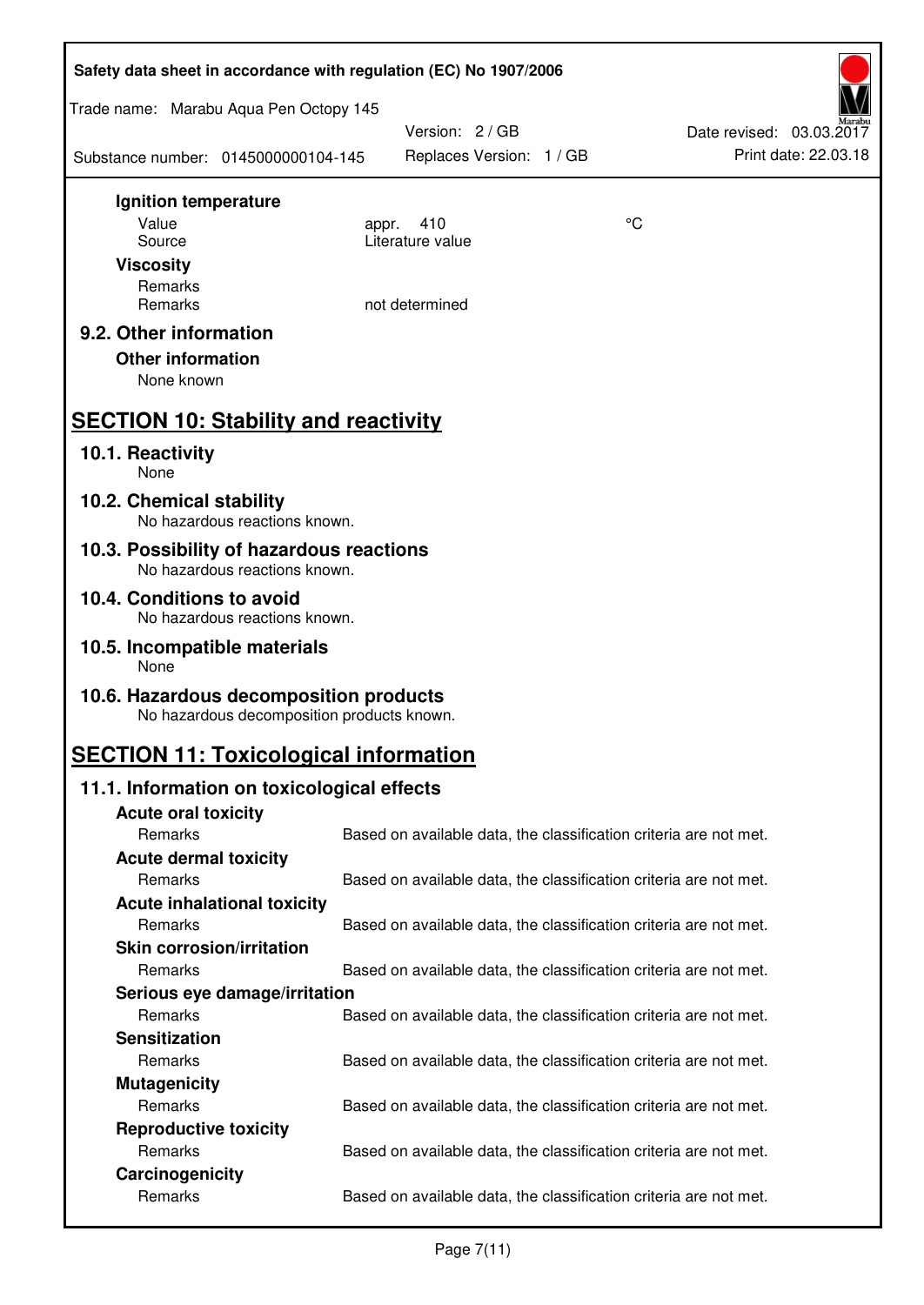#### **Safety data sheet in accordance with regulation (EC) No 1907/2006**

Trade name: Marabu Aqua Pen Octopy 145

Version: 2 / GB

Replaces Version: 1 / GB Print date: 22.03.18 Date revised: 03.03.2017

Substance number: 0145000000104-145

## **Specific Target Organ Toxicity (STOT)**

**Single exposure** 

Based on available data, the classification criteria are not met.

**Repeated exposure** 

Remarks Based on available data, the classification criteria are not met.

#### **Aspiration hazard**

Based on available data, the classification criteria are not met.

#### **Experience in practice**

Provided all the recommended protective and safety precautions are taken, experience shows that no risk to health can be expected.

#### **Other information**

There are no data available on the mixture itself. The mixture has been assessed following the additivity method of the GHS/CLP Regulation (EC) No 1272/2008.

## **SECTION 12: Ecological information**

## **12.1. Toxicity**

#### **General information**

There are no data available on the mixture itself.Do not allow to enter drains or water courses.The mixture has been assessed following the summation method of the CLP Regulation (EC) No 1272/2008 and is not classified as dangerous for the environment.

## **12.2. Persistence and degradability**

#### **General information**

There are no data available on the mixture itself.

#### **12.3. Bioaccumulative potential**

#### **General information**

There are no data available on the mixture itself.

#### **12.4. Mobility in soil**

#### **General information**

There are no data available on the mixture itself.

**12.5. Results of PBT and vPvB assessment** 

## **General information**

There are no data available on the mixture itself.

#### **12.6. Other adverse effects**

#### **General information**

There are no data available on the mixture itself.

# **SECTION 13: Disposal considerations**

## **13.1. Waste treatment methods**

#### **Disposal recommendations for the product**

The product can be placed with other household refuse. Small residues in containers can be washed-out with water and put into the drainage system.

#### **Disposal recommendations for packaging**

Packaging that cannot be cleaned should be disposed off as product waste. Completely emptied packagings can be given for recycling.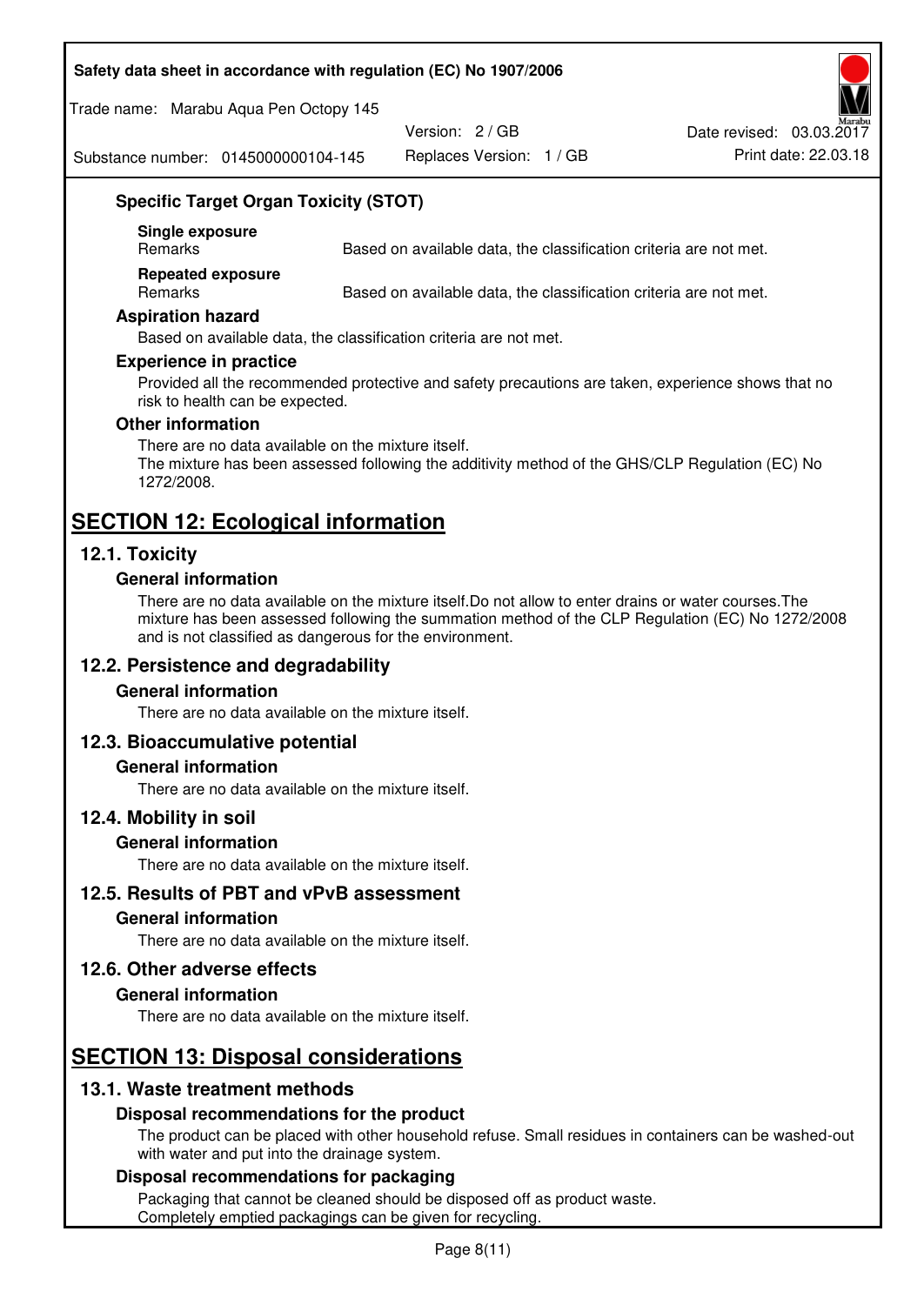| Safety data sheet in accordance with regulation (EC) No 1907/2006                                                                                                                                                                                                                                    |                          |                          |  |  |
|------------------------------------------------------------------------------------------------------------------------------------------------------------------------------------------------------------------------------------------------------------------------------------------------------|--------------------------|--------------------------|--|--|
| Trade name: Marabu Aqua Pen Octopy 145                                                                                                                                                                                                                                                               |                          |                          |  |  |
|                                                                                                                                                                                                                                                                                                      | Version: 2 / GB          | Date revised: 03.03.2017 |  |  |
| Substance number: 0145000000104-145                                                                                                                                                                                                                                                                  | Replaces Version: 1 / GB | Print date: 22.03.18     |  |  |
|                                                                                                                                                                                                                                                                                                      |                          |                          |  |  |
| <b>SECTION 14: Transport information</b>                                                                                                                                                                                                                                                             |                          |                          |  |  |
| <b>Land transport ADR/RID</b><br>Non-dangerous goods<br>14.1. UN number<br>$UN -$                                                                                                                                                                                                                    |                          |                          |  |  |
| 14.2. UN proper shipping name                                                                                                                                                                                                                                                                        |                          |                          |  |  |
| 14.3. Transport hazard class(es)                                                                                                                                                                                                                                                                     |                          |                          |  |  |
| Class                                                                                                                                                                                                                                                                                                |                          |                          |  |  |
| Label                                                                                                                                                                                                                                                                                                |                          |                          |  |  |
| 14.4. Packing group<br>Packing group                                                                                                                                                                                                                                                                 |                          |                          |  |  |
| Transport category<br>$\mathbf{0}$                                                                                                                                                                                                                                                                   |                          |                          |  |  |
| 14.5. Environmental hazards                                                                                                                                                                                                                                                                          |                          |                          |  |  |
| <b>Marine transport IMDG/GGVSee</b><br>The product does not constitute a hazardous substance in sea transport.<br>14.1. UN number<br>$UN -$<br>14.2. UN proper shipping name                                                                                                                         |                          |                          |  |  |
| 14.3. Transport hazard class(es)                                                                                                                                                                                                                                                                     |                          |                          |  |  |
| Class                                                                                                                                                                                                                                                                                                |                          |                          |  |  |
| Subsidiary risk<br>14.4. Packing group                                                                                                                                                                                                                                                               |                          |                          |  |  |
| Packing group                                                                                                                                                                                                                                                                                        |                          |                          |  |  |
| 14.5. Environmental hazards<br>no                                                                                                                                                                                                                                                                    |                          |                          |  |  |
| <b>Air transport ICAO/IATA</b>                                                                                                                                                                                                                                                                       |                          |                          |  |  |
| The product does not constitute a hazardous substance in air transport.<br>14.1. UN number<br>$UN -$                                                                                                                                                                                                 |                          |                          |  |  |
| 14.2. UN proper shipping name                                                                                                                                                                                                                                                                        |                          |                          |  |  |
| 14.3. Transport hazard class(es)                                                                                                                                                                                                                                                                     |                          |                          |  |  |
| Class                                                                                                                                                                                                                                                                                                |                          |                          |  |  |
| Subsidiary risk                                                                                                                                                                                                                                                                                      |                          |                          |  |  |
| 14.4. Packing group<br>Packing group                                                                                                                                                                                                                                                                 |                          |                          |  |  |
| 14.5. Environmental hazards                                                                                                                                                                                                                                                                          |                          |                          |  |  |
| Information for all modes of transport<br>14.6. Special precautions for user<br>Transport within the user's premises:<br>Always transport in closed containers that are upright and secure.<br>Ensure that persons transporting the product know what to do in the event of an accident or spillage. |                          |                          |  |  |
| <b>Other information</b>                                                                                                                                                                                                                                                                             |                          |                          |  |  |
| 14.7. Transport in bulk according to Annex II of Marpol and the IBC Code<br>no                                                                                                                                                                                                                       |                          |                          |  |  |
|                                                                                                                                                                                                                                                                                                      |                          |                          |  |  |
| <b>SECTION 15: Regulatory information ***</b>                                                                                                                                                                                                                                                        |                          |                          |  |  |
| 15.1. Safety, health and environmental regulations/legislation specific for the substance                                                                                                                                                                                                            |                          |                          |  |  |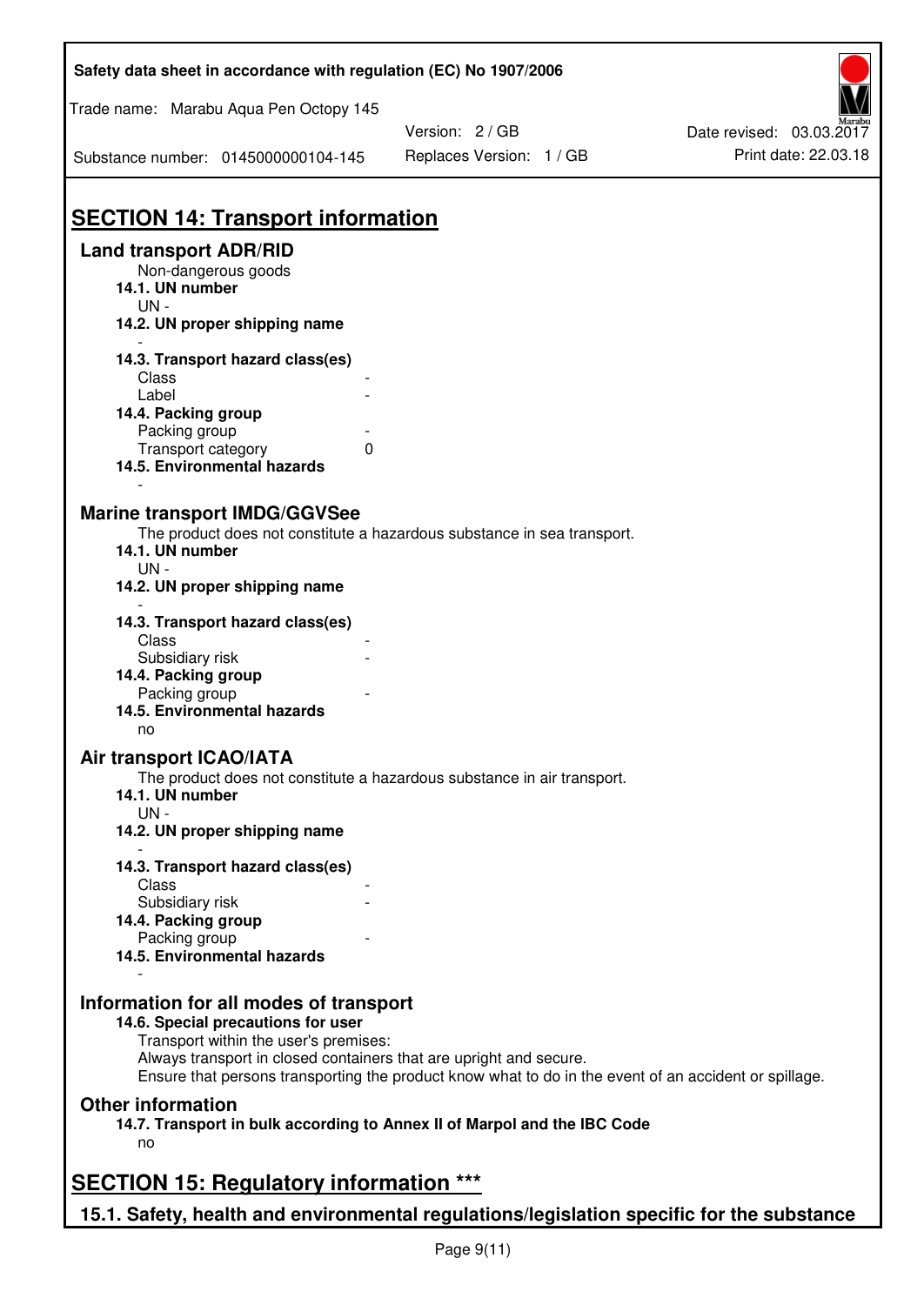|                             | Safety data sheet in accordance with regulation (EC) No 1907/2006                                                                                                                                                                                                                                                                                                                                                                                                 |                                                               |                          |                                                                                                                                                                                                         |
|-----------------------------|-------------------------------------------------------------------------------------------------------------------------------------------------------------------------------------------------------------------------------------------------------------------------------------------------------------------------------------------------------------------------------------------------------------------------------------------------------------------|---------------------------------------------------------------|--------------------------|---------------------------------------------------------------------------------------------------------------------------------------------------------------------------------------------------------|
|                             | Trade name: Marabu Aqua Pen Octopy 145                                                                                                                                                                                                                                                                                                                                                                                                                            |                                                               |                          |                                                                                                                                                                                                         |
|                             | Substance number: 0145000000104-145                                                                                                                                                                                                                                                                                                                                                                                                                               | Version: 2 / GB                                               | Replaces Version: 1 / GB | Date revised: 03.03.2017<br>Print date: 22.03.18                                                                                                                                                        |
| or mixture                  |                                                                                                                                                                                                                                                                                                                                                                                                                                                                   |                                                               |                          |                                                                                                                                                                                                         |
| <b>VOC ***</b>              |                                                                                                                                                                                                                                                                                                                                                                                                                                                                   |                                                               |                          |                                                                                                                                                                                                         |
| VOC (EU)                    |                                                                                                                                                                                                                                                                                                                                                                                                                                                                   | $\mathbf 0$                                                   | $\%$                     |                                                                                                                                                                                                         |
| <b>Other information</b>    |                                                                                                                                                                                                                                                                                                                                                                                                                                                                   |                                                               |                          |                                                                                                                                                                                                         |
|                             | All components are contained in the TSCA inventory or exempted.<br>All components are contained in the AICS inventory.<br>All components are contained in the PICCS inventory.<br>All components are contained in the DSL inventory.<br>All components are contained in the IECSC inventory.<br>All components are contained in the NZIOC inventory.<br>All components are contained in the ENCS inventory.<br>All components are contained in the ECL inventory. |                                                               |                          |                                                                                                                                                                                                         |
|                             | 15.2. Chemical safety assessment<br>For this preparation a chemical safety assessment has not been carried out.                                                                                                                                                                                                                                                                                                                                                   |                                                               |                          |                                                                                                                                                                                                         |
|                             | <b>SECTION 16: Other information</b>                                                                                                                                                                                                                                                                                                                                                                                                                              |                                                               |                          |                                                                                                                                                                                                         |
|                             | Hazard statements listed in Chapter 3                                                                                                                                                                                                                                                                                                                                                                                                                             |                                                               |                          |                                                                                                                                                                                                         |
| H301<br>H302                |                                                                                                                                                                                                                                                                                                                                                                                                                                                                   | Toxic if swallowed.<br>Harmful if swallowed.                  |                          |                                                                                                                                                                                                         |
| H311                        |                                                                                                                                                                                                                                                                                                                                                                                                                                                                   | Toxic in contact with skin.                                   |                          |                                                                                                                                                                                                         |
| H312                        |                                                                                                                                                                                                                                                                                                                                                                                                                                                                   | Harmful in contact with skin.                                 |                          |                                                                                                                                                                                                         |
| H314                        |                                                                                                                                                                                                                                                                                                                                                                                                                                                                   | Causes severe skin burns and eye damage.                      |                          |                                                                                                                                                                                                         |
| H315                        |                                                                                                                                                                                                                                                                                                                                                                                                                                                                   | Causes skin irritation.                                       |                          |                                                                                                                                                                                                         |
| H317                        |                                                                                                                                                                                                                                                                                                                                                                                                                                                                   | May cause an allergic skin reaction.                          |                          |                                                                                                                                                                                                         |
| H318                        |                                                                                                                                                                                                                                                                                                                                                                                                                                                                   | Causes serious eye damage.                                    |                          |                                                                                                                                                                                                         |
| H331                        |                                                                                                                                                                                                                                                                                                                                                                                                                                                                   | Toxic if inhaled.                                             |                          |                                                                                                                                                                                                         |
| H335                        |                                                                                                                                                                                                                                                                                                                                                                                                                                                                   | May cause respiratory irritation.                             |                          |                                                                                                                                                                                                         |
| H373                        |                                                                                                                                                                                                                                                                                                                                                                                                                                                                   |                                                               |                          | May cause damage to organs through prolonged or repeated exposure:                                                                                                                                      |
| H400                        |                                                                                                                                                                                                                                                                                                                                                                                                                                                                   | Very toxic to aquatic life.                                   |                          |                                                                                                                                                                                                         |
| H410                        |                                                                                                                                                                                                                                                                                                                                                                                                                                                                   | Very toxic to aquatic life with long lasting effects.         |                          |                                                                                                                                                                                                         |
|                             | <b>CLP categories listed in Chapter 3</b>                                                                                                                                                                                                                                                                                                                                                                                                                         |                                                               |                          |                                                                                                                                                                                                         |
| Acute Tox. 3                |                                                                                                                                                                                                                                                                                                                                                                                                                                                                   | Acute toxicity, Category 3                                    |                          |                                                                                                                                                                                                         |
| Acute Tox. 4                |                                                                                                                                                                                                                                                                                                                                                                                                                                                                   | Acute toxicity, Category 4                                    |                          |                                                                                                                                                                                                         |
| Aquatic Acute 1             |                                                                                                                                                                                                                                                                                                                                                                                                                                                                   |                                                               |                          | Hazardous to the aquatic environment, acute, Category 1                                                                                                                                                 |
| Aquatic Chronic 1           |                                                                                                                                                                                                                                                                                                                                                                                                                                                                   |                                                               |                          | Hazardous to the aquatic environment, chronic, Category 1                                                                                                                                               |
| Eye Dam. 1<br>Skin Corr. 1B |                                                                                                                                                                                                                                                                                                                                                                                                                                                                   | Serious eye damage, Category 1<br>Skin corrosion, Category 1B |                          |                                                                                                                                                                                                         |
| Skin Irrit. 2               |                                                                                                                                                                                                                                                                                                                                                                                                                                                                   | Skin irritation, Category 2                                   |                          |                                                                                                                                                                                                         |
| Skin Sens. 1                |                                                                                                                                                                                                                                                                                                                                                                                                                                                                   | Skin sensitization, Category 1                                |                          |                                                                                                                                                                                                         |
| STOT RE <sub>2</sub>        |                                                                                                                                                                                                                                                                                                                                                                                                                                                                   |                                                               |                          | Specific target organ toxicity - repeated exposure, Category 2                                                                                                                                          |
| STOT SE 3                   |                                                                                                                                                                                                                                                                                                                                                                                                                                                                   |                                                               |                          | Specific target organ toxicity - single exposure, Category 3                                                                                                                                            |
|                             | <b>Supplemental information</b>                                                                                                                                                                                                                                                                                                                                                                                                                                   |                                                               |                          |                                                                                                                                                                                                         |
|                             |                                                                                                                                                                                                                                                                                                                                                                                                                                                                   |                                                               |                          | Relevant changes compared with the previous version of the safety data sheet are marked with: ***                                                                                                       |
|                             |                                                                                                                                                                                                                                                                                                                                                                                                                                                                   |                                                               |                          | This information is based on our present state of knowledge. However, it should not constitute a                                                                                                        |
| legislation.                |                                                                                                                                                                                                                                                                                                                                                                                                                                                                   |                                                               |                          | guarantee for any specific product properties and shall not establish a legally valid relationship.<br>The information in this Safety Data Sheet is based on the present state of knowledge and current |
|                             |                                                                                                                                                                                                                                                                                                                                                                                                                                                                   |                                                               |                          | It provides guidance on health, safety and environmental aspects of the product and should not be                                                                                                       |
|                             | construed as any guarantee of technical performance or suitability for particular applications.                                                                                                                                                                                                                                                                                                                                                                   |                                                               |                          |                                                                                                                                                                                                         |
|                             |                                                                                                                                                                                                                                                                                                                                                                                                                                                                   |                                                               |                          | The product should not be used for purposes other than those shown in Section 1 without first referring                                                                                                 |
|                             | to the supplier and obtaining written handling instructions.                                                                                                                                                                                                                                                                                                                                                                                                      |                                                               |                          |                                                                                                                                                                                                         |
|                             |                                                                                                                                                                                                                                                                                                                                                                                                                                                                   |                                                               |                          | As the specific conditions of use of the product are outside the supplier's control, the user is responsible                                                                                            |
|                             | for ensuring that the requirements of relevant legislation are complied with.                                                                                                                                                                                                                                                                                                                                                                                     |                                                               |                          | The information contained in this safety data sheet does not constitute the user's own assessment of                                                                                                    |